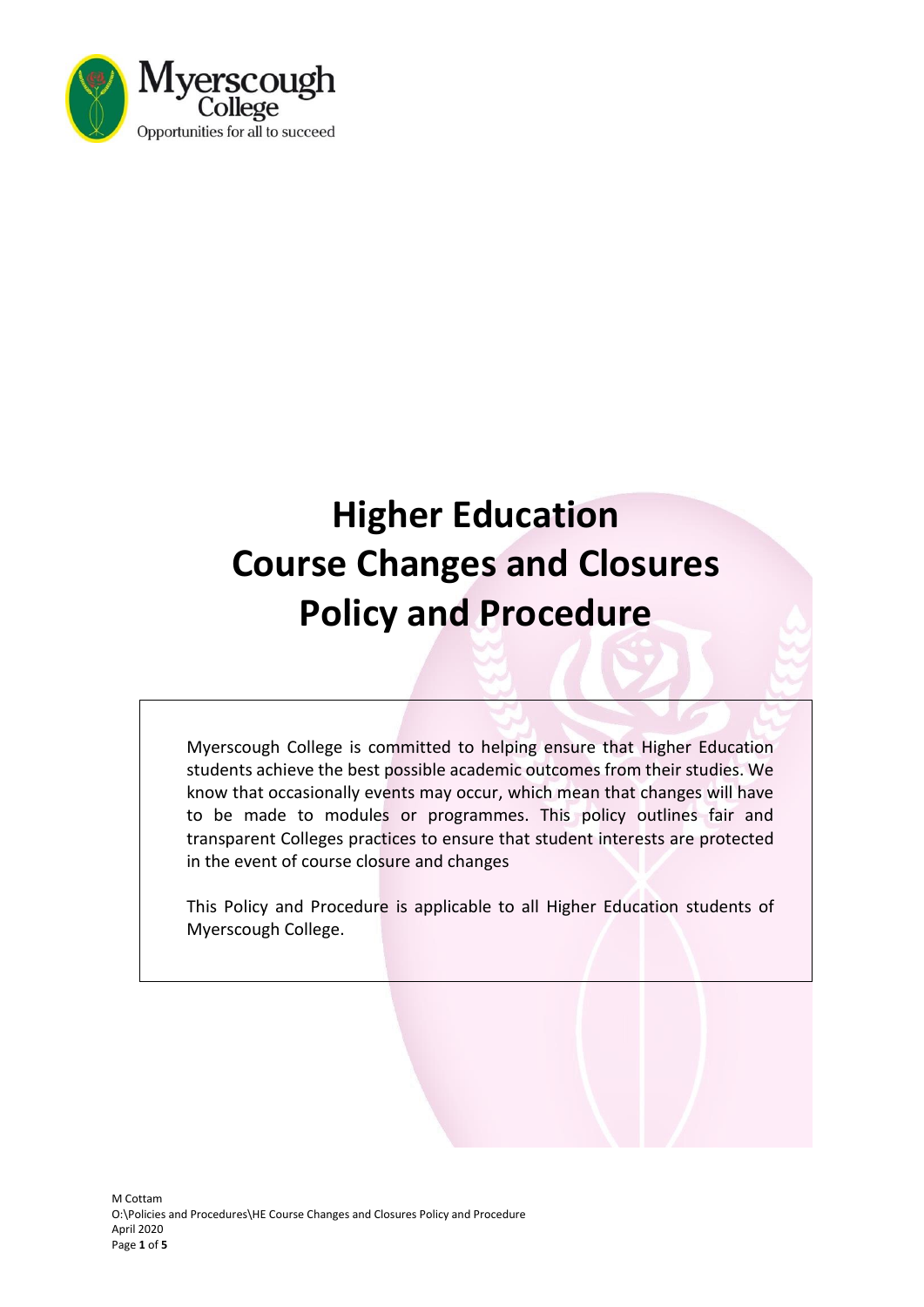## **Procedure**

#### **1 Higher Education Course Closures – New Students**

The higher education portfolio will be reviewed on an annual basis to identify any courses to be discontinued and withdrawn from the portfolio or temporarily suspended from the recruitment process. For example, this may be because they no longer fit with the College's strategic plan, have not recruited a viable cohort which would provide a sound student experience, or there is poor attainment, retention or student satisfaction.

The process will take into account the impact on any existing students and other stakeholders, for example collaborative partners, feeder courses or modules used on other programmes.

Recommendations must be clear about the period of temporary suspension or the effective date of withdrawal of a programme.

The outcomes of these discussions will be finalised before the next applicant cycle, and recommendations made to the College Recruitment and Marketing Group for final approval no later than the end of August, in order that courses can be removed from advertising for the following year's applicant cycle.

Prior to the UCAS decision deadline of each year, applicant numbers for the current year's applicant cycle will be reviewed as part of the College Curriculum Planning process to identify courses which are likely not to be viable and therefore the College considers that this will adversely affect the proper delivery of the educational experience.

The outcome of these decisions will be finalised prior to the UCAS decision deadline of each year. Recommendations will be made to the College Recruitment and Marketing Group for final approval.

In the event of a decision to suspend recruitment to a course at this point in the year, the College fully recognises and accepts its responsibilities towards any applicants who have been made offers for admission to a course and will provide to the student reasonable support to transfer to another course either at the College or at another provider.

If applicants holding offers of a place on the course do not wish to transfer their offer to another College course or apply for another course at a different institution, this should be discussed with The Assistant Principal Higher Education.

The Assistant Principal Higher Education will notify courses agreed to be withdrawn (discontinued) or temporarily suspended from recruitment to the College Marketing, Admissions, Data Management and relevant Academic Teams, and to the University.

## **2 Higher Education Course Closures – Continuing Students**

In the event of a decision to suspend recruitment to or close a course, the College fully recognises, and accepts its responsibilities towards any remaining continuing students.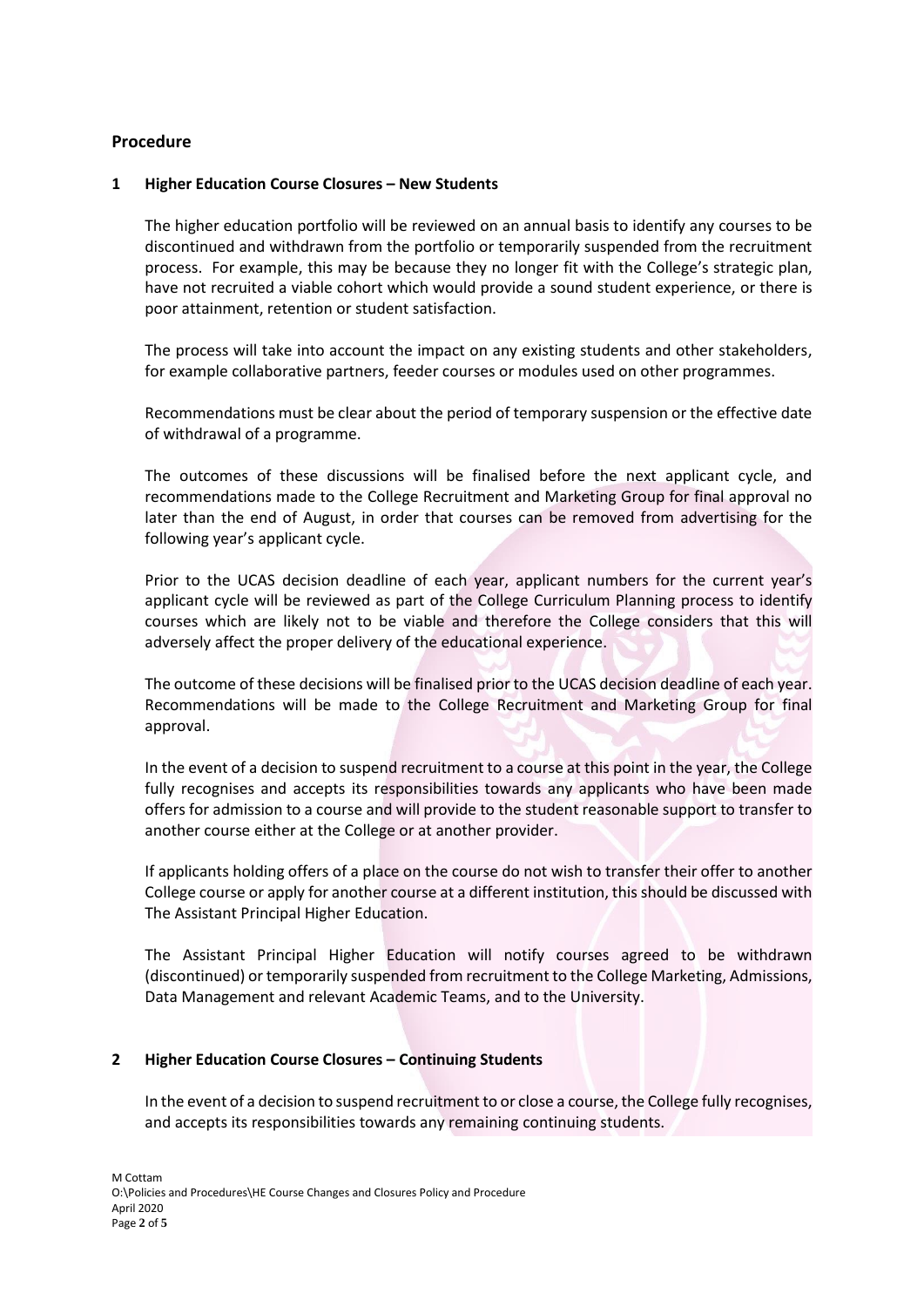It is expected that where courses are proposed to be withdrawn, existing students will be able to continue on the course on which they have enrolled until the completion of their studies.

Exceptionally, changes may be required to ensure a smooth closure and in this case must be proposed and approved using the University Course/Module amendment process, which will involve consultation with students and will seek to minimise the impact on students affected by changes and closures.

If teaching-out of the course at the College is not possible, the College will work with the student and the University to explore the following options:

- Opportunities to offer alternative courses within the College or University
- Providing support for students to transfer to other providers, including transfer of credit and academic progress
- Where teaching cannot be completed or where none of the proposed options are acceptable to the student, the student may request a refund of all or part of paid fees depending on the amount of credit/academic progress achieved.

Details of how tuition fees are calculated in the event of discontinuation of studies are outlined in our Tuition Fees Policy.

Where students are in receipt of tuition fee loans from the Student Loans Company or a sponsor, any such refund will be transferred via the Student Loans Company or sponsor.

We recognise that there are a wide range of scenarios that may require specific arrangements for individuals or cohorts depending on the circumstances of the discontinued study and these will be dealt with on a case by case basis. Such arrangements may include (but are not limited to):

- Compensation for maintenance costs and lost time where it is not possible to preserve continuation of study.
- Compensation for tuition and maintenance costs where students have to transfer courses or provider.
- Commitments to honour student bursaries where students have to transfer courses or provider.
- Payment of additional travel costs for students affected by a change in the location of their course.

## **3 Higher Education Course Changes**

It is expected that over time, course teams will need to make amendments to courses and modules, for example to implement enhancements identified by the course team, develop the curriculum based on latest subject based and pedagogic research, respond to feedback from students and external examiners, develop the curriculum on to reflect employer input, reflect changes in the external environment, developments in the subject area and incorporate changes required by accrediting bodies.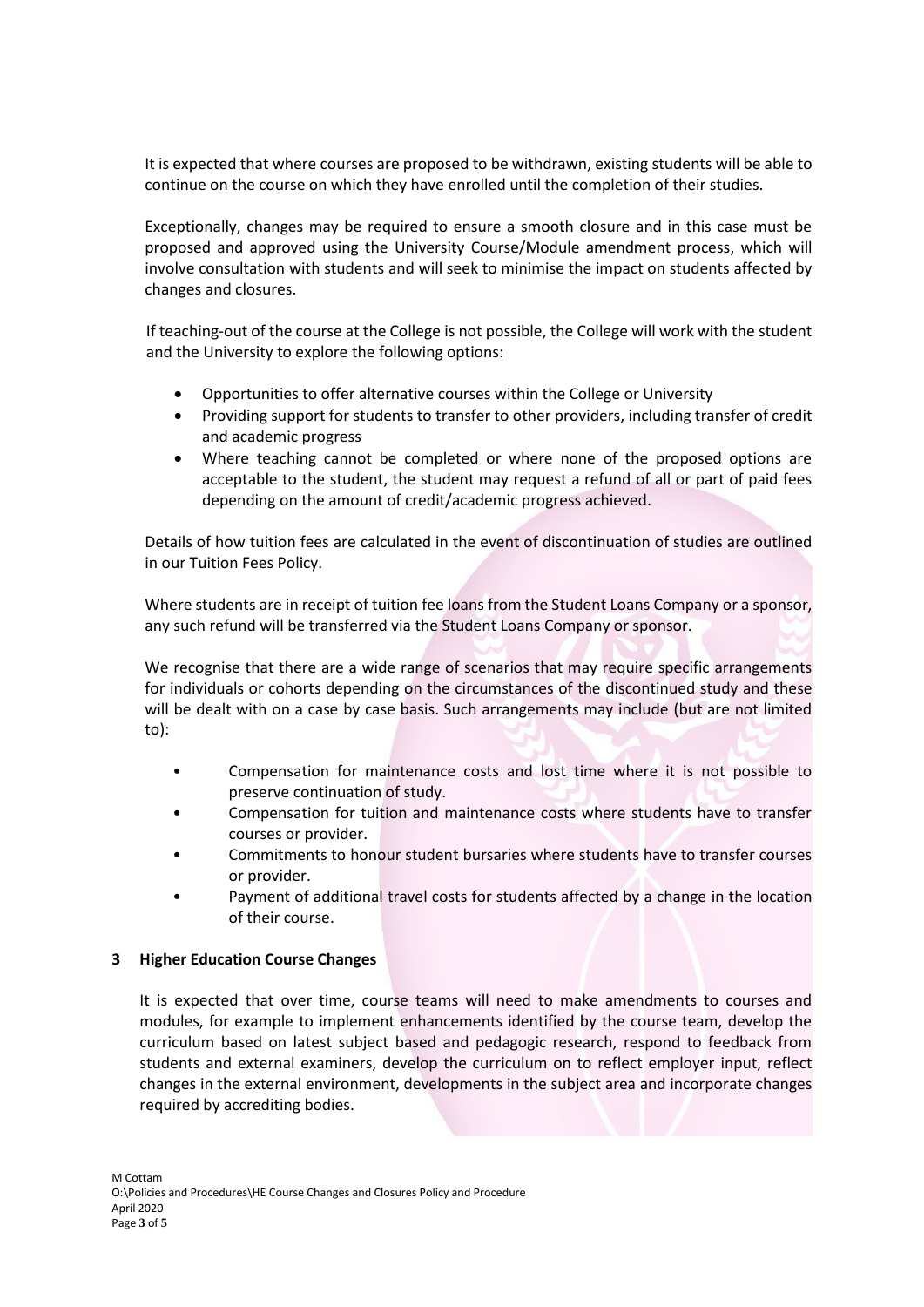For all changes to Higher Education Courses or modules the University Course/Module amendment process is followed.

Where the changes affect current students and are considered material changes, the process will involve consultation with the affected students.

## **Documents Associated with this Policy:**

#### **External Documents:**

- Myerscough Higher Education Student Protection Plan
- Myerscough Curriculum Planning Process
- QAA UK Quality Code for Higher Education
- UCLan Academic Regulations
- UCLan Course Developer's Guide
- UCLan process for withdrawal (discontinuation)/temporary suspension of courses (UCLan campuses)
- UCLan Course/Module amendment process